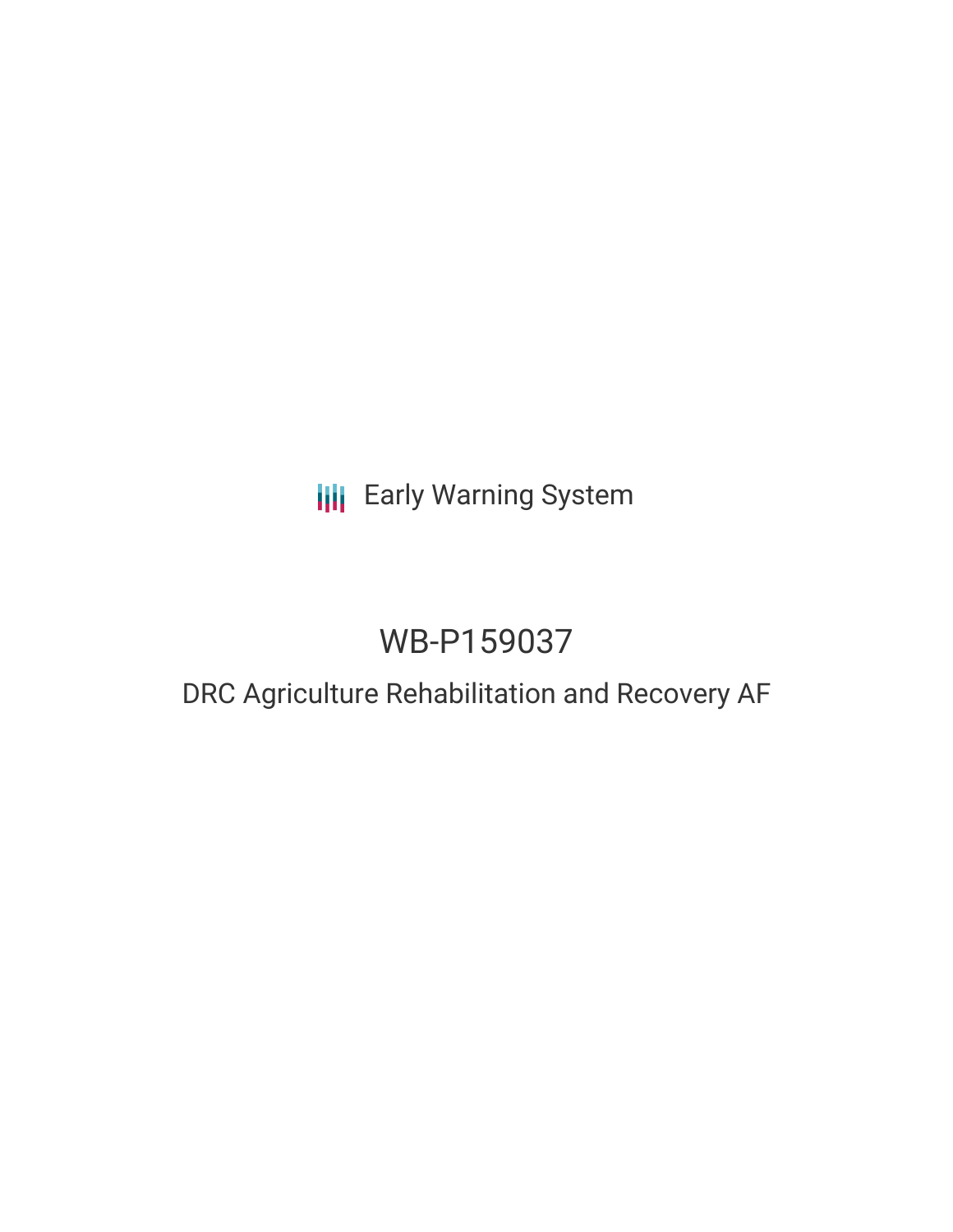

### **Quick Facts**

| <b>Countries</b>               | Congo, Democratic Republic of                    |
|--------------------------------|--------------------------------------------------|
| <b>Specific Location</b>       | South Ubangi, North Ubangi, Mongala and Kinshasa |
| <b>Financial Institutions</b>  | World Bank (WB)                                  |
| <b>Status</b>                  | Active                                           |
| <b>Bank Risk Rating</b>        | B                                                |
| <b>Voting Date</b>             | 2017-03-22                                       |
| <b>Borrower</b>                | DEMOCRATIC REPUBLIC OF CONGO                     |
| <b>Sectors</b>                 | <b>Agriculture and Forestry</b>                  |
| <b>Investment Amount (USD)</b> | $$75.00$ million                                 |
| <b>Project Cost (USD)</b>      | $$78.64$ million                                 |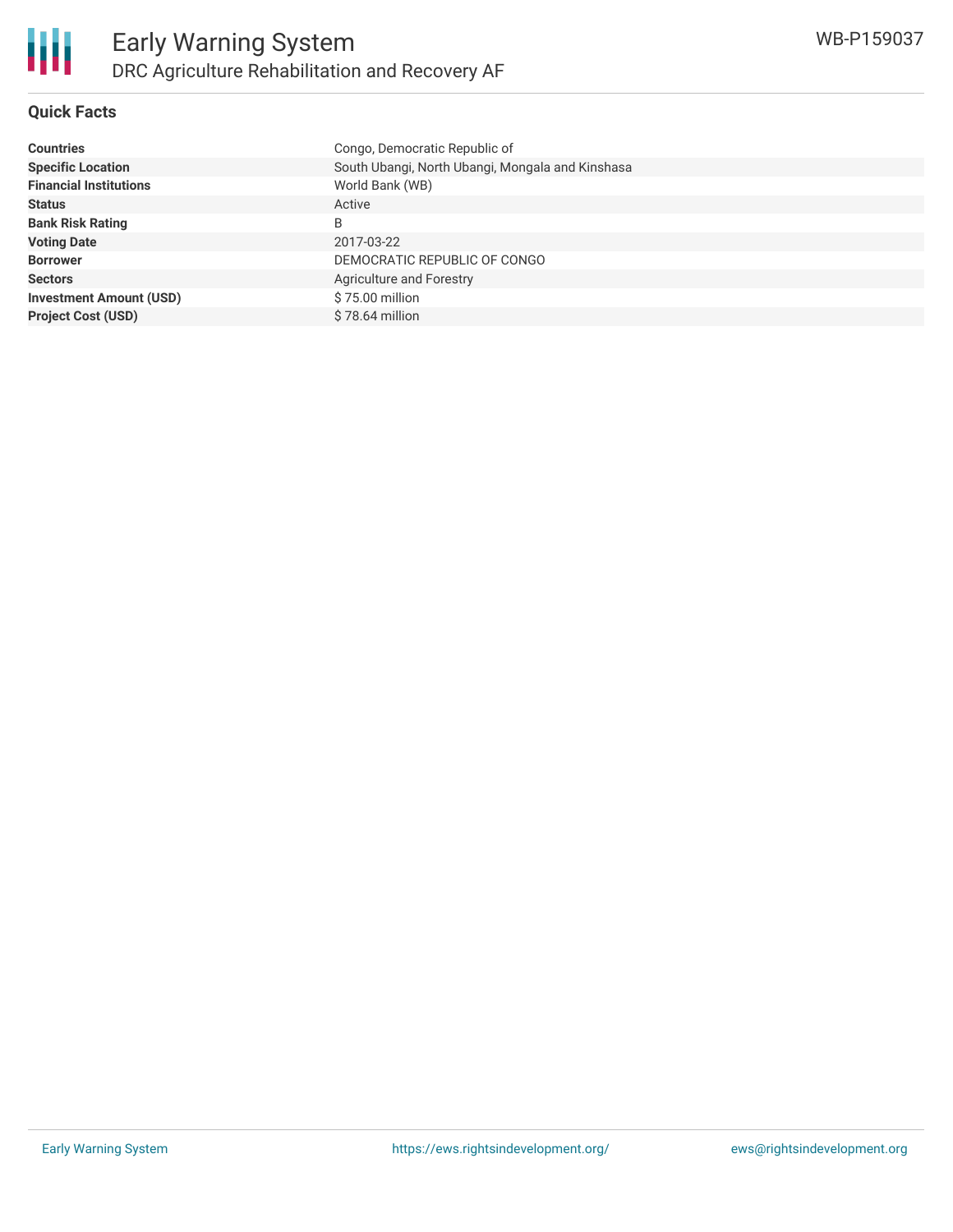

#### **Project Description**

According to bank documents, the objective of this Additional Financing is to increase agricultural productivity and improve marketing of crops and animal products crops and animal products in targeted areas. The Additional Financing will be implemented in South Ubangi, North Ubangi, Mongala and Kinshasa. The project has the following components:

Component 1: Improving agricultural and animal production

Component 2: Improving marketing infrastructure

Component 3: Capacity Building support to the Ministry of Agriculture and Ministry of Rural Development, and project management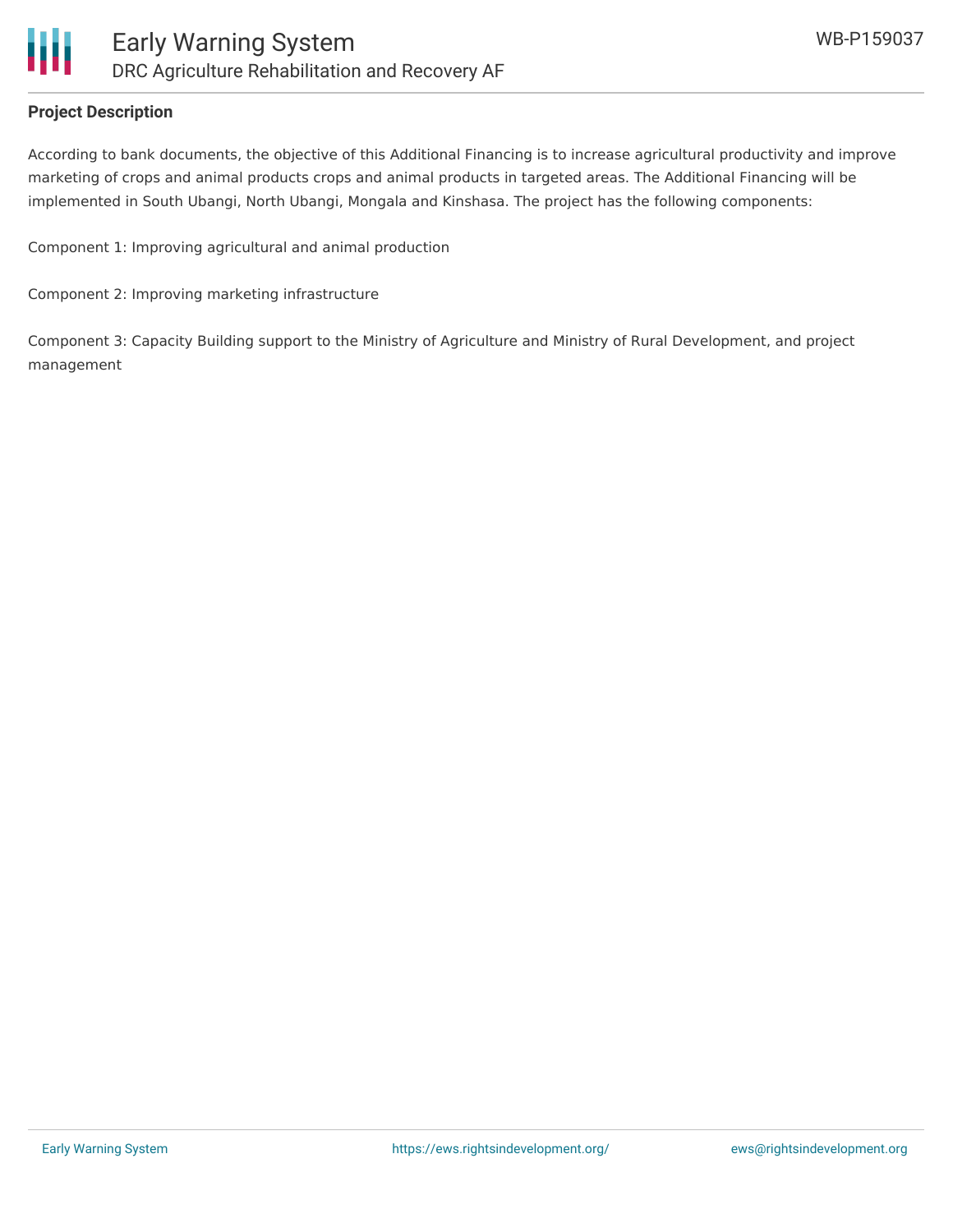

### **Investment Description**

World Bank (WB)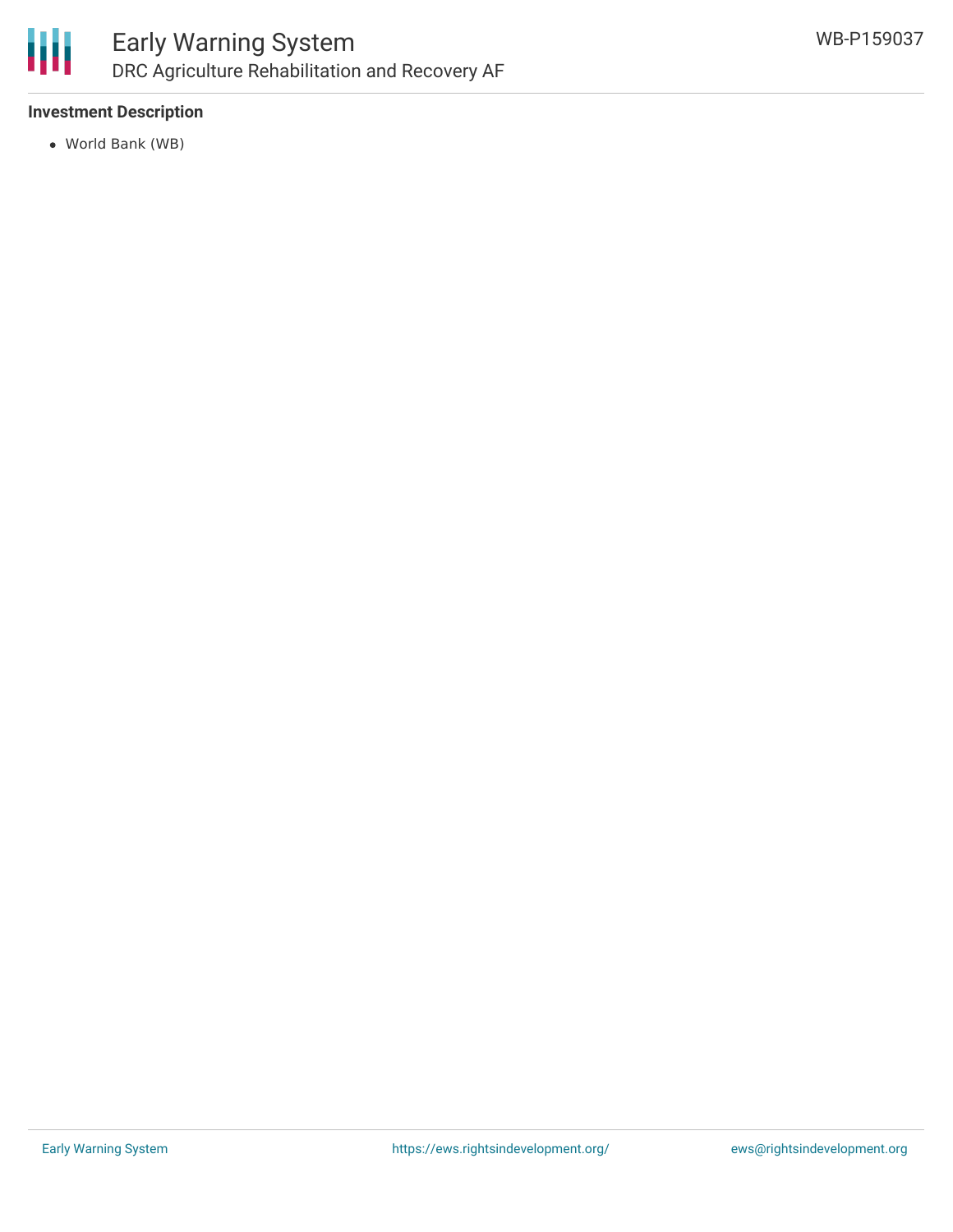

#### **Contact Information**

ACCOUNTABILITY MECHANISM OF WORLD BANK

The World Bank Inspection Panel is the independent complaint mechanism and fact-finding body for people who believe they are likely to be, or have been, adversely affected by a World Bank-financed project. If you submit a complaint to the Inspection Panel, they may investigate to assess whether the World Bank is following its own policies and procedures for preventing harm to people or the environment. You can contact the Inspection Panel or submit a complaint by emailing ipanel@worldbank.org. You can learn more about the Inspection Panel and how to file a complaint at: http://ewebapps.worldbank.org/apps/ip/Pages/Home.aspx.